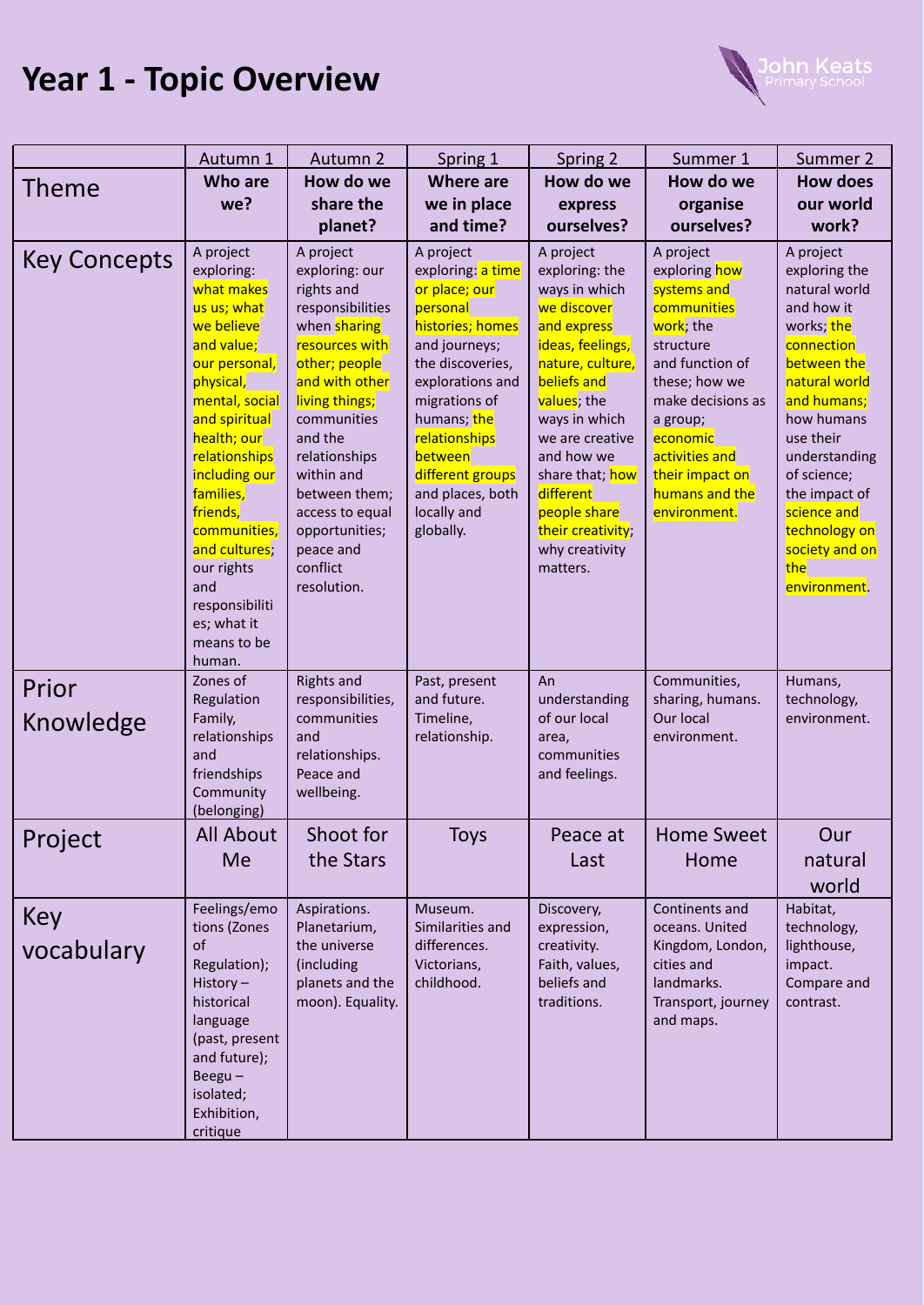## Year 1 - Topic Overview

| Texts/Books            | <b>Alexis Deacon</b><br><b>BEEGU</b><br>Beegu by<br>Alexis<br>Deacon<br>Julian is a<br>Mermaid by<br>Jessica Love                                                                                                                                                     | <b>OLLVER SEFFERS</b><br>How to Catch a<br>Star<br>Penguinaut by<br>Marcie Colleen<br>The Man on the<br>Moon by Simon<br><b>Bartram</b>                                              | RABBIT<br><b>CRESSIDA COWELL AND NEAL LAYTOR</b><br>Lost in the Toy<br>Museum: An<br>Adventure by<br>David Lucas<br>Traction Man by<br>Mini Grey<br><b>That Rabbit</b><br><b>Belongs to Emily</b><br>Brown by<br>Cressida Cowell<br>& Neal Layton | The Heart of<br>the Bottle by<br>by Oliver<br><b>Jeffers</b><br>Peace at Last<br>by Jill Murphy                                                                                                                                                                                                                                                                                             | Naughty<br><b>Bus</b><br>The Naughty Bus<br>by Jan Oke<br>A Walk in London<br>by Salvatore<br>Rubbino<br>Katie in London by<br>James Mayhew<br><b>Information books</b><br>about London.                                                                                                                                   | Belonging, by<br>Jeannie Baker<br><b>Storm Whale</b><br>by Benji Davies                                                                                                                                                                                                                  |
|------------------------|-----------------------------------------------------------------------------------------------------------------------------------------------------------------------------------------------------------------------------------------------------------------------|--------------------------------------------------------------------------------------------------------------------------------------------------------------------------------------|---------------------------------------------------------------------------------------------------------------------------------------------------------------------------------------------------------------------------------------------------|---------------------------------------------------------------------------------------------------------------------------------------------------------------------------------------------------------------------------------------------------------------------------------------------------------------------------------------------------------------------------------------------|----------------------------------------------------------------------------------------------------------------------------------------------------------------------------------------------------------------------------------------------------------------------------------------------------------------------------|------------------------------------------------------------------------------------------------------------------------------------------------------------------------------------------------------------------------------------------------------------------------------------------|
| <b>Visitors/Visits</b> | Visit from a<br>grandparent<br><b>Dulwich</b><br><b>Street Art</b><br><b>Trail</b>                                                                                                                                                                                    | Visit to the<br>planetarium (or<br>visitor from the<br>planetarium).                                                                                                                 | Older adults -<br>what was their<br>childhood like?<br>Toys they played<br>with.<br>Museum of<br>Childhood                                                                                                                                        | Trip to the<br><b>Tibetan Peace</b><br>Garden<br>Visit to a local<br>Mosque.<br>Walk to<br>Greengrocer to<br>buy<br>ingredients.                                                                                                                                                                                                                                                            | Visit to a London<br>Park to sketch and<br>observe<br>landmarks.<br>Someone from<br>local community<br>to discuss living<br>and working in<br>South London.                                                                                                                                                                | <b>Beach Visit</b>                                                                                                                                                                                                                                                                       |
| <b>Focus</b>           | History - Use<br>of direct<br>sources to<br>gain<br>understandin<br>g<br>Art and<br>Design -<br>Studying the<br>work of Stik,<br>Picasso and<br>black and<br>white<br>photography<br>to create and<br>critique<br>portraiture.<br>Music - Maya<br>Angelo Name<br>Song | Science<br>-Everyday<br><b>Materials</b><br>Design<br>Technology-<br>Create a model<br>rocket.<br>Religious<br>Education-<br>Christmas Star /<br>Diwali<br>$IT - Basic IT$<br>skills | Science - Forces<br>Design and<br>Technology-<br><b>Moving Toys</b><br>History - toys<br>through the<br>ages, primary<br>and secondary<br>sources of<br>evidence (the<br>Victorians)                                                              | Design<br>Technology-<br>food<br>technology<br>(design and<br>make a healthy<br>lunch).<br>P.E - Tai Chi<br>and<br>meditation.<br>Science-<br>Plants. Looking<br>at the seasons<br>and growth.<br>Religious<br>Education-<br>Religious<br>symbols /<br>international<br>symbols of<br>peace<br>Islam<br>$PSHCE -$<br>Wellbeing and<br>looking after<br>ourselves.<br>Art - Ethereal<br>art. | Geography $-$<br>Mapping skills,<br>planning a<br>journey on the<br>London<br>Underground,<br>how are we<br>connected?<br>Science - Animals<br>including humans<br>(habitats and<br>animal<br>classification).<br>R.E - Sikhism<br>Art - Sketching a<br>local landmark.<br>Music - exploring<br>instruments and<br>sounds. | Geography $-$<br>comparing and<br>contrasting<br>city/beach<br>Design and<br>Technology-<br>Make a light up<br>lighthouse<br>Art and Design<br>- Waves<br>Breaking by<br>Claude Monet<br>The Great<br>Wave by<br>Hokusai<br>Various arts<br>and crafts<br>projects related<br>to the sea |